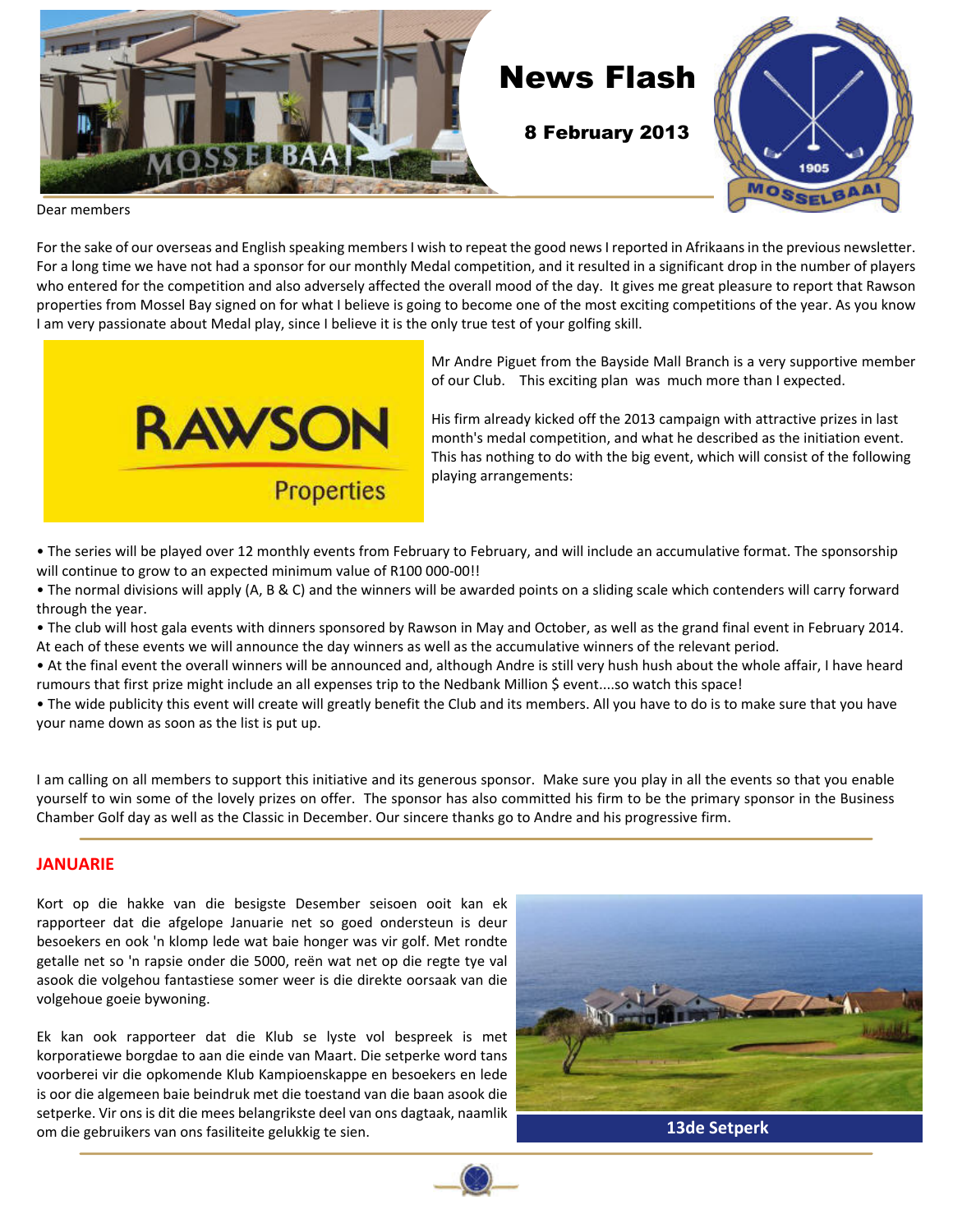### **THE LOUIS OOSTHUIZEN JOURNEY**





If you recently saw a film crew on the course and around the clubhouse, you may have wondered what the fuss was all about, especially since they were following our own superstar Louis Oosthuizen around all over the course.

Due to sponsorship requirements (UPS) Louis has to do a certain amount of promotional work as stipulated by his contract. These guys were<br>from the UK doing a documentary about the journey that culminated into the golf care

### **LEAGUE**

**Please note that the league games for February have been called off by S/Cape Golf Union. The events will only start in March. Please keep your eye on the notice board for further news.**



These summer season tickets and weekend specials have proven to be very popular since the moment it was launched in Mid November 2012. We have currently sold 964 of these tickets, and it is a great way to invite and expose new players to the game and to our Club. It runs<br>together with a permanent offer we have for outside players to utilize the quie per month.

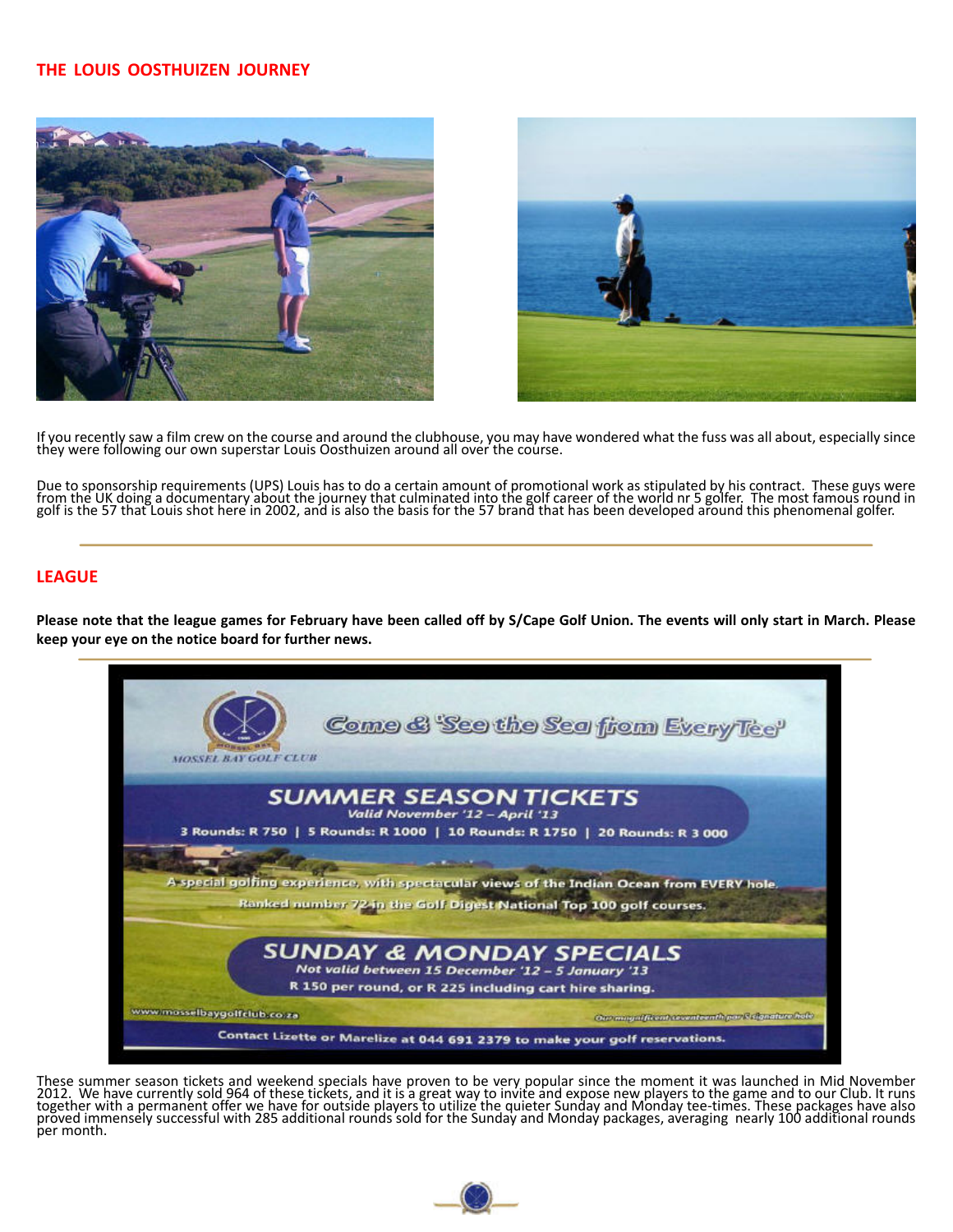

### **COURSE**

We would like to thank the following members for their contribution for the purchase of trees for our golf course.

Mosselkrakers Henk Vosloo Felix Mueller Joe Luggen

All the trees are indigenous to RSA and the region. Planting will follow proper planning under supervision of experts.

### **The 17th hole**

### **NEW MEMBERS**

We would like to wish a warm welcome to the new members who joined/renewed. We want to welcome you into our midst as a part of our rich tradition. As a new member the best way to get the feel of the Club is to take part in as many events as you can and get to know the different cultures within our club in order to enjoy the hospitality and facilities to the full.

**IMPORTANT NOTICE** - The Board decided that with effect from 1 January 2013, the entrance fee of R1000-00 will be re-instated for new members. However, juniors and Country members will not pay any entry fee.

#### **ELECTRONIC AND SOCIAL MEDIA**

### **PLEASE NOTE THAT THE NEWSLETTER, WITH IMMEDIATE EFFECT, WILL ONLY BE PUBLISHED EVERY TWO WEEKS!!! Mosselbaygolfclub.co.za**





#### **IMPORTANT DATES**

| <b>Golf in the Garden Route</b>         | 8 February         |
|-----------------------------------------|--------------------|
| <b>Fantastic Friday</b>                 | 8 February         |
| <b>Three sixes Betterbal (New Comp)</b> | <b>9 February</b>  |
| <b>Ladies Valentines Mixed</b>          | 14 February        |
| Mosselbaai AGS                          | <b>15 February</b> |
| <b>Mens Senior Club Championships</b>   | <b>16 February</b> |
| <b>Rawson Medal</b>                     | 20 February        |
| Laerskool Hartenbos                     | 22 February        |
| <b>Mens Open Club Championships</b>     | 23 February        |
| <b>Sakemanne</b>                        | 27 February        |
| <b>Junior Club Championships</b>        | 24 March           |
| <b>Ladies Club Championships</b>        | 11 April           |
|                                         |                    |

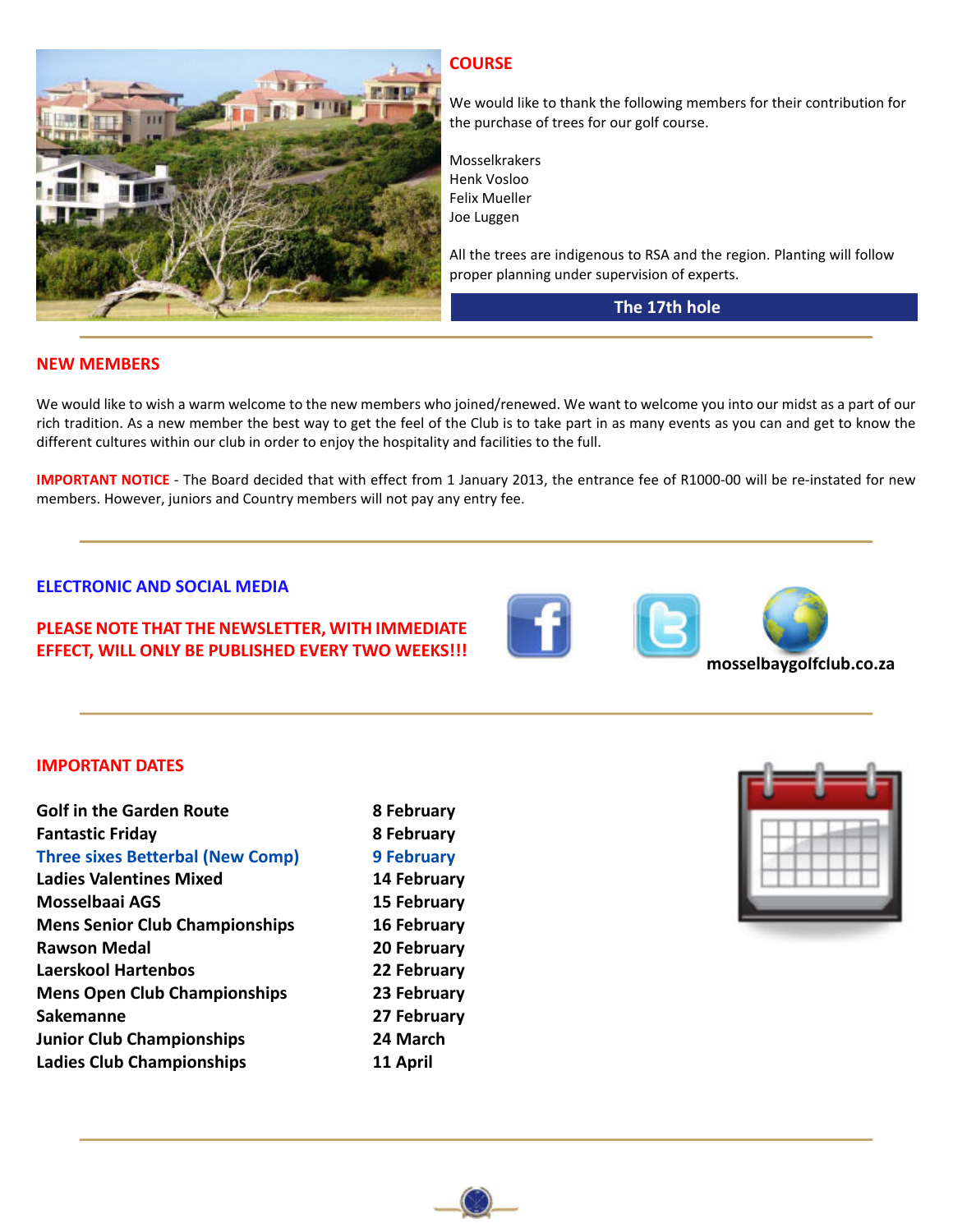| <b>WEDNESDAY 30 JANUARY 2013</b><br><b>BETTERBALL STABLEFORD -</b><br><b>SAKEMANNE</b><br><b>MOSSELBAA</b>                                                                                                                                                                                                                                 |                                                           | PSG<br>KONSULT<br>PSG CHICKEN RUN - IPS - 6 FEBRUARY 2013<br><b>A DIVISION</b> |                                                                                                    |                                                        |                |
|--------------------------------------------------------------------------------------------------------------------------------------------------------------------------------------------------------------------------------------------------------------------------------------------------------------------------------------------|-----------------------------------------------------------|--------------------------------------------------------------------------------|----------------------------------------------------------------------------------------------------|--------------------------------------------------------|----------------|
| A DIV                                                                                                                                                                                                                                                                                                                                      |                                                           |                                                                                | 1)<br>2)<br>3)                                                                                     | J VAN RENSBURG<br>J VD BERG<br><b>R COMBRINCK</b>      | 42<br>40<br>40 |
| $\mathbf{1}$<br>$\overline{2}$                                                                                                                                                                                                                                                                                                             | A IZAAKSE(SNR) / T SCHEEPERS<br>A DERCKSEN / A MAARSCHALK | <b>45 POINTS</b><br><b>44 POINTS</b>                                           | <b>B DIVISION</b>                                                                                  |                                                        |                |
| <b>B DIV</b><br>1.<br>2.                                                                                                                                                                                                                                                                                                                   | N DOMINGO / E SCHEEPERS<br>E VELDSMAN / J GELDENHUYS      | 48 PTS<br>43 PTS                                                               | 1)<br>2)<br>3)<br><b>C DIVISION</b>                                                                | W KOTZE<br>J GELDENHUYS<br>C HENDRICKS                 | 43<br>42<br>42 |
| C DIV<br>1.<br>2.                                                                                                                                                                                                                                                                                                                          | A & C ZIETSMAN<br>E JENKERSON / W V ROOYEN                | 43 PTS<br>43PTS                                                                | 1)<br>2)<br>3)                                                                                     | <b>B WOLFSPERGER</b><br><b>B POWER</b><br>W VAN ROOYEN | 43<br>43<br>40 |
| <b>NEAREST THE PIN NR 4</b><br><b>K BOSHOFF</b><br><b>NEAREST THE PIN NR 8</b><br><b>T SCHEEPERS</b><br><b>NEAREST THE PIN NR 12</b><br><b>F VAN VUUREN</b><br><b>NEAREST THE PIN NR 15</b><br><b>J VAN LANGELAAR</b><br><b>NEAREST THE PIN FOR 2 NR 9</b><br><b>PAT GOOD</b><br><b>NEAREST THE PIN FOR 2 NR 10</b><br><b>J BLYTHEWOOD</b> |                                                           | <b>NR4</b><br><b>NR8</b><br><b>NR12</b><br><b>NR15</b>                         | <b>NEAREST THE PIN</b><br><b>H KLOPPER</b><br><b>T SMITH</b><br><b>A MIDDEL</b><br><b>J LUGGEN</b> |                                                        |                |



**LAM R54-99/kg**

**2 TAND R47-99/kg**

### **VRYDAGAANDE VLEISTREKKING:**

Baie dankie aan Andre Marx, eienaar van Ultra Meat (by die Mikeva Sentrum), vir die borg van ons Vrydag-aande se vleistrekking en Fantastic Friday. Indien jy nog nie daar was nie, is dit nou die tyd om van hulle heerlike produkte aan te skaf.



**Louw & Team**